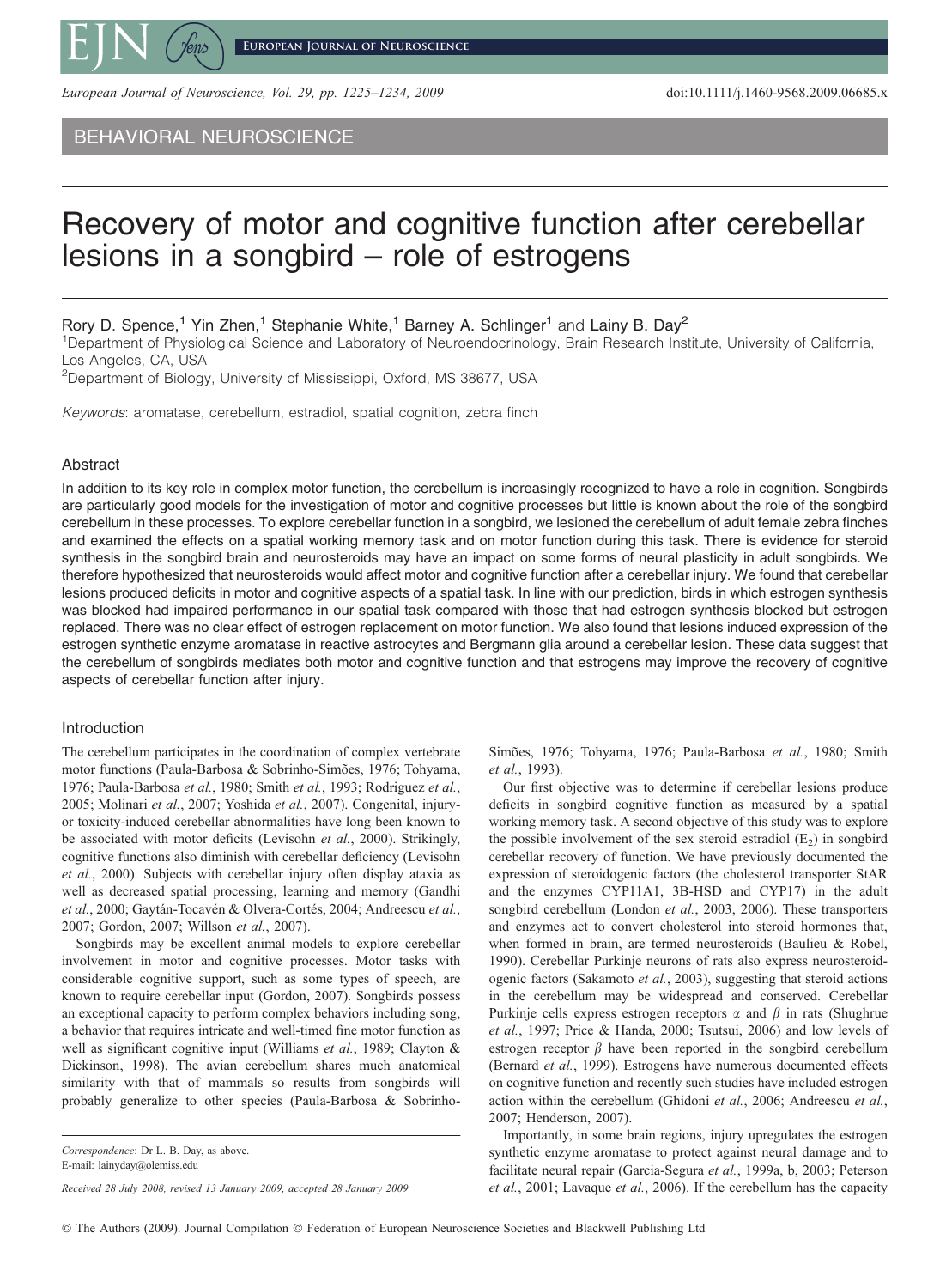to synthesize androgens de novo and if injury upregulates aromatase, then estrogens might be available to the injured cerebellum to assist with neural repair and recovery of function (Lavaque et al., 2006). Therefore, we sought to determine if aromatase is upregulated by injury in the songbird cerebellum and whether estrogens could impact recovery of motor and/or cognitive function after cerebellar lesion.

# Materials and methods

## Animals

All experiments were conducted in accordance with the UCLA Chancellor's Animal Committee and with IACUC rules and regulations. All subjects were adult female zebra finches. Birds were housed in same-sex groups in an aviary on a 14/10 h light/dark cycle. Food and water were freely available unless otherwise described.

# Experiments 1 and 2: behavioral testing

We performed two separate behavioral experiments. In both experiments, birds were pre-trained to eat food from cups at the end of the four arms of a plus maze. Birds were then randomly assigned to treatment groups and given bilateral cerebellar lesions or sham lesions. Birds were then trained in the plus maze with only one arm having a cup with accessible seed. This allowed us to assess spatial learning of this goal. Importantly, it has previously been shown that zebra finches can learn a spatial task by using distal cues to locate a goal (Patel et al., 1997; Watanabe & Bischof, 2004).

## Treatment groups

In experiment 1, we compared a sham-lesioned group that received no lesion ( $n = 7$ ) with a group that received bilateral cerebellar lesions as described below  $(n = 7)$ . In experiment 2, we compared zebra finches that received bilateral lesions plus 20  $\mu$ L of the aromatase inhibitor Fadrozole (10 mg/mL) per day for 8 days post-surgery (Fadrozole,  $n = 6$ ) with birds that received this Fadrozole treatment and a 5 mm silastic E<sub>2</sub> (Fadrozole/E<sub>2</sub>) implant on the day of surgery ( $n = 6$ ). The 5 mm silastic implant had an internal diameter of 0.78 mm and an outer diameter of 1.6 mm. These Fadrozole and  $E_2$  treatments are known to effectively inhibit aromatase and elevate plasma  $E<sub>2</sub>$  levels within the physiological range, respectively, in zebra finches (Adkins-Regan et al., 1990; Lee et al., 2007). Behavioral testing was identical for both experiments.

# Apparatus

We used a custom-built four-arm plus maze manufactured with a white wooden frame covered by aluminum screen. The maze was 101.6 cm in total length and width and 45.7 cm in height. Each arm was 10.2 cm in width (Fig. 1). Although the birds could fly in the maze subjects typically hopped through the maze in search of food. Removable cardboard flaps were inserted about 10 cm into the arms to prevent the bird's entry into the arms of the maze at the start of each trail. These were removed to initiate trials. Cups (medium-sized plastic weighing boats, 6 cm diameter, 3 cm high) filled with seed were placed at the end of each arm. During spatial testing a parafilm cover was used to block access to seed in the cups at the end of three of the arms. The maze was placed on the floor and was not moved throughout testing. In the room there were several objects that birds could use as distal cues to orient themselves to the cup with accessible seed.



Fig. 1. Top view of the maze drawn to scale. Circles are seed cups. Trials were initiated with birds in the center. During pre-training all cups had accessible seed. Throughout spatial training three cups were covered with parafilm to prevent access.

## Pre-training

Prior to assignment to experimental treatment groups, zebra finches were pre-trained with two trials per day for 4–6 days to go down the arms of the maze to access food. Birds were deprived of food for 6 h prior to being placed in the maze. To initiate a trial, subjects were placed in the center of the maze with the flaps blocking entry into the arms of the maze. The lights were then turned off, the flaps removed and then the lights were turned back on. The bird was allowed to freely explore any arm of the maze. The trial ended either 2 min after the bird found food or when 25 min had passed. The intertrial interval was no less than 60 min and no more than 90 min. If, after 6 days, a bird was still unable to locate and eat seed from the cups within 25 min on both trials of the day it was not included in the experiment.

# Spatial training

After pre-training, birds were randomly assigned to experimental groups; for experiment 1, the sham-lesioned or lesioned group and for experiment 2, the Fadrozole or Fadrozole/ $E_2$  group. We initiated the spatial memory test at 48 h post-surgery. Birds were tested in a random order. All methods were the same as during pre-training except that only one arm contained a cup of seed that was accessible. The other three arms contained cups with seed but these were covered with parafilm. An observer behind a blind recorded the bird's behavior. Observers were not aware of the bird's treatment group. The trial stopped either 2 min after a bird had found the cup of seed without parafilm or when 25 min had passed. We ran two trails per day for 6 days. Birds that did not attempt to search for food in two daily test trials were removed from the study.

In each behavioral trial we recorded three dependent variables: falls, errors and time to reach the goal. The number of times that a bird lost balance and fell during a trial was considered to be a pure motor deficit. An incorrect choice or error was marked when a bird went into an arm that contained a cup covered with parafilm whether or not it continued all the way to the cup. We considered this to be an error of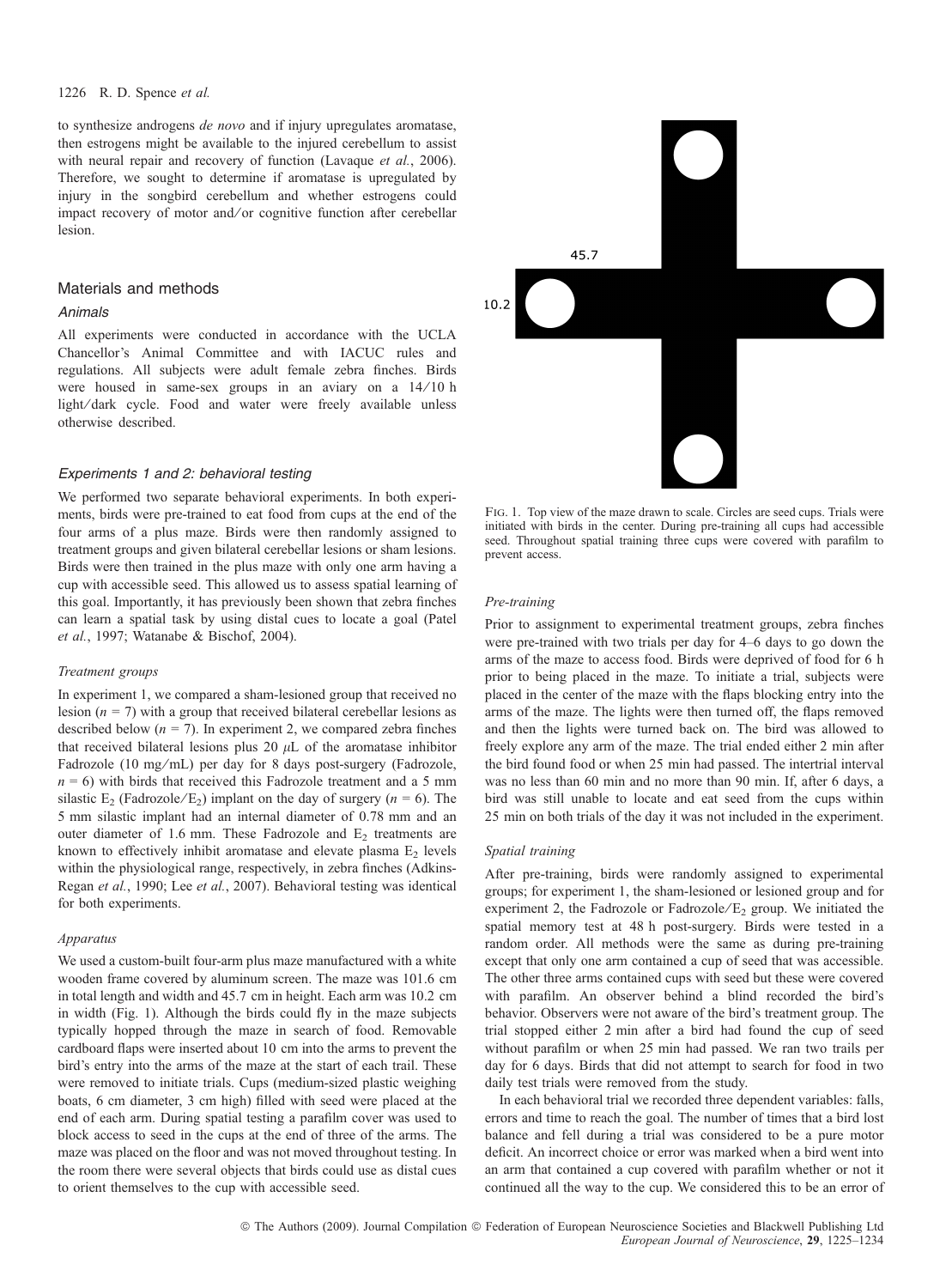spatial reference memory. Birds often went down the same incorrect arm more than once. We thought that repeat errors down the same incorrect arm might be more indicative of working memory deficits, whereas initial errors might be more indicative of spatial reference memory errors. Therefore, in addition to the total number of errors we separately examined initial travel into incorrect arms and repeat errors into incorrect arms during a single trial. Lastly, we measured the time required for each bird to find the correct feeder. We believed that this variable would reflect both motor and cognitive function as falls or poor hopping might slow the time to the feeder.

## Probe trial

At the end of training we conducted a single probe trial to examine whether visual or olfactory cues associated with the goal-feeding cup could have guided birds to the goal rather than distal spatial cues. The probe trial was conducted on the day after spatial testing ended. For each experimental group, we randomly chose two birds to use in the probe trial. During the probe trial, all four cups were without seed and uncovered. All birds were allowed to explore the maze until they found the site of the previously correct cup. We recorded errors prior to identifying the previously correct cup and the time required to find the cup. If the number of errors and latencies to find the correct cup were similar to or better than those seen during the spatial trials it suggests that the birds had not previously used odors or visual cues associated with the goal cup but had instead learned the location of the goal cup presumably by using distal spatial cues.

# Statistical analysis

Data were analysed using STATVIEW 5.0 (SAS Inst.) on Windows 2000. The two trials per day were averaged for each bird. Trials in which a bird took longer than 25 min to reach the goal were not included in the averages. This happened eight separate times, so that eight data points only had one trial for that bird for the day. This occurred in all four experimental groups and was usually a result of the bird not moving from the central area during a trial, suggesting insufficient motivation to search for food. Time to reach the cup, errors and falls were compared between groups in both experiments 1 and 2 using repeated-measures anova. Fisher's PLSD post-hoc analysis was used to examine between-group differences for individual days. When overall anovas were significant, paired t-tests were used to compare the first and last day of training to determine whether learning had occurred. We used linear regression analysis to determine if there was a linear improvement in measured variables over days for each group. To improve normality, errors were square root transformed prior to analyses. The level for statistical significance was  $P \leq 0.05$ .

## Lesions

The lesion site targeted for the behavioral experiments and immunocytochemical assays described below in experiments 3–5 was the medial deep cerebellar nucleus as well as the overlying folia of the cerebellar cortex. We targeted these regions because pilot studies showed that this lesion produced obvious deficits in motor function, allowing us to examine both motor and cognitive deficits, whereas several other lesion locations tested resulted in no obvious motor deficit.

Lesions were performed as follows. Birds were deprived of food, but not water, for 6 h prior to surgery. A deep plane of anesthesia was induced with Equithesin (3.2 mL/kg, i.m.; 0.85 g chloral hydrate, 0.21 g pentobarbitol, 0.42 g MgSO4, 2.2 mL 100% ethanol and 8.6 mL propylene glycol brought to a 20 mL final volume with  $dH_2O$ and then filtered) and birds were placed in a stereotaxic frame (Herb Adams Engineering, Glendora, CA, USA) at an 80° angle inferior to

the horizontal under a binocular microscope (Zeiss). Feathers from the caudal region of the skull were plucked and a small dorsal incision through the skin was made at the base of the skull. A craniotomy was made over the cerebellum. Mechanical lesions were made bilaterally for behavioral studies (experiments 1 and 2) and unilaterally for immunocytochemistry (experiments 3–5) with a 26 G needle at coordinates lateral  $(\pm 0.97 \text{ mm})$  and rostral  $(-1.35 \text{ mm})$  to the bifurcation of the central sinus and ventral  $(-4.9 \text{ mm})$  to the surface of the brain. Penetrating injury produced in this manner is known to upregulate aromatase in the zebra finch hippocampus and whole cerebellum (Peterson et al., 2001, 2004, 2007). The injured volume is roughly 2.25 mm<sup>3</sup> of the cerebellum in each hemisphere. Studies of cerebellar function in other species have involved larger lesions. In goldfish (Rodriguez et al., 2005) the whole cerebellum was removed and in rats (Mandolesi et al., 2001) hemicerebellectomy has been used. Our smaller lesion will allow us to isolate functionality of various regions in future work. After lesion, the skin was carefully placed over the skull and sealed with ethyl cyanoacrylate. Shamlesioned birds underwent all of the same procedures except for needle penetration. Post-surgery, birds were monitored until their breathing and activity appeared normal. Behavioral testing for birds in experiments 1 and 2 was initiated at 48 h after surgery.

#### Histology

Birds used in behavioral tests were killed at 72 h after testing. Birds used for immunocytochemistry (experiments 3–5 described below) were killed at 48 h after surgery. Birds were killed by halothane overdose and perfused with saline followed by 10% formalin. Following perfusion, the brain was removed from the skull and post-fixed in 20% sucrose formalin for 24 h. Brains were fast frozen in optimum cutting temperature on dry ice and stored at  $-80^{\circ}$ C. Brains were sectioned on a cryostat at 40  $\mu$ m and free-floating sections were placed in 0.1% phosphate-buffered saline. Sections from birds used in behavioral tests were then mounted, dehydrated through graded alcohols and stained with 0.1% thionin to confirm lesion location. Sections from brains used for immunocytochemistry were held in  $0.1\%$  phosphate-buffered saline at  $4^{\circ}$ C until used in assays. Identification of lesioned areas was performed under bright-field microscopy (Axioskop 20; Carl Zeiss) using objectives from  $2 \times$  to  $10 \times$  with reference to a zebra finch brain atlas (Nixdorf-Bergweiler & Bischof, 2007). Lesion volume was reconstructed in all birds used for behavioral testing. This was done by measuring the outline of the lesion in serial sections using ImageJ (NIH software).

## Aromatase expression: experiments 3–5

To determine whether the upregulation of aromatase in glia or neurons around the site of the cerebellar lesion is a possible mechanism for repair and recovery of function in the zebra finch cerebellum we performed immunocytochemistry for aromatase and for aromatase in combination with the neuron-specific marker glutamic acid decarboxylase (GAD)67 (courtesy of Dr Niranjala Tillakaratne, University of California, Los Angeles) and the glial-specific marker vimentin (University of Iowa Hybridoma Bank).

## Aromatase immunocytochemistry

Zebra finches  $(n = 5)$  were lesioned unilaterally as described in the Lesions section above. Brain sections were collected at 48 h postlesion as described in the Histology section above. Tissues were transferred from 0.1% phosphate-buffered saline and incubated (60 min) in normal goat serum in 0.3% Triton X-100 in 0.1M PB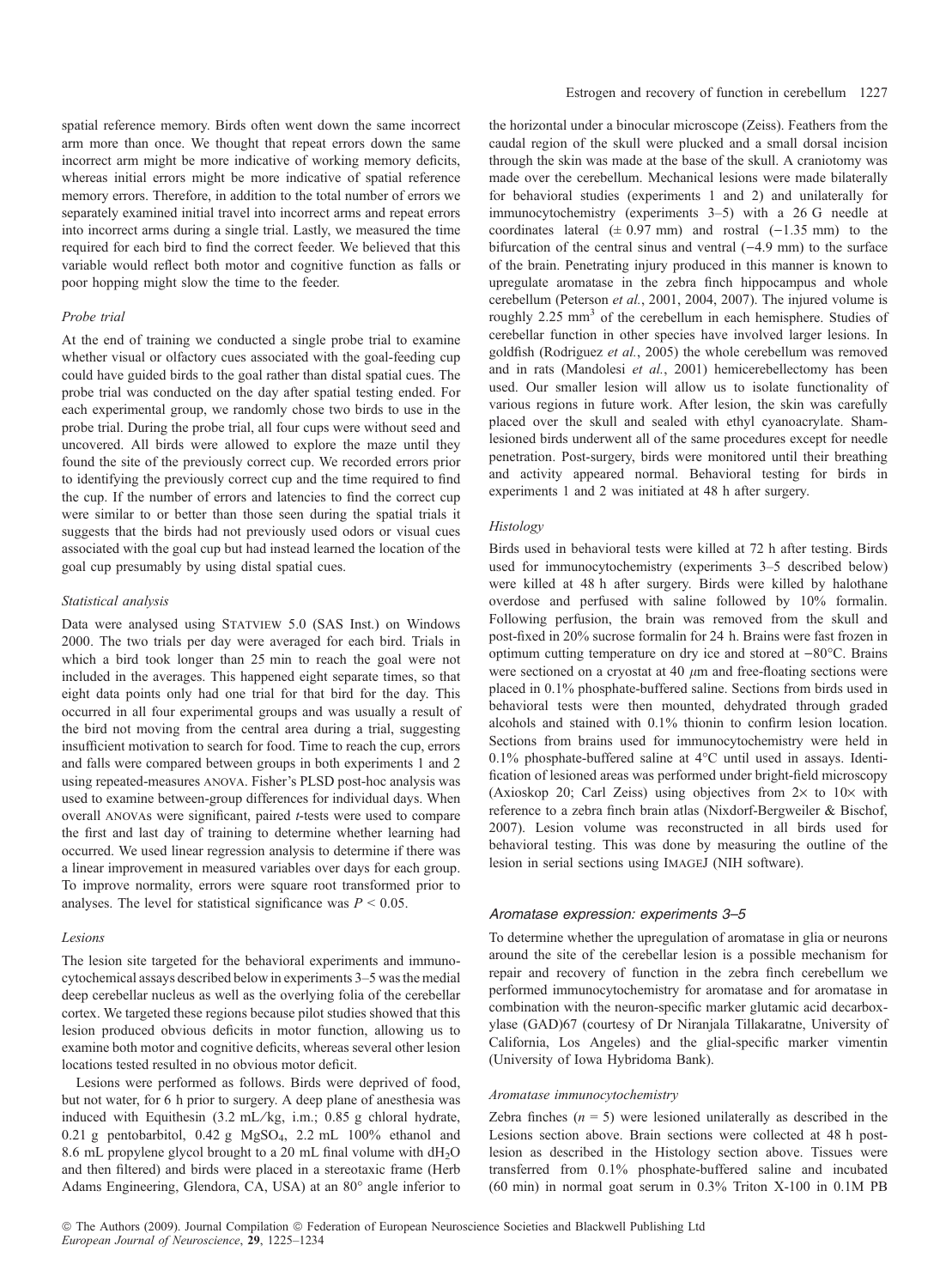(PBT) (Vector Laboratories) before incubation (72 h) with an antibody to zebra finch aromatase (AZAC; Saldanha et al., 2000) at a concentration of 1 : 2000 in 0.3% PBT. Sections were washed  $(3 \times 15 \text{ min})$  in 0.1% PBT followed by secondary antibody incubation (60 min) with biotinylated goat anti-rabbit IgG in 0.3% PBT (Vector Laboratories) at a dilution of 1 : 200. Sections were washed  $(3 \times 15 \text{ min})$  in 0.1% PBT followed by incubation with Vectastain ABC (Vector Laboratories) as per the manufacturer's instructions. Sections were washed  $(3 \times 15 \text{ min})$  in 0.1% PBT and then placed in 0.03% 3¢3-diaminobenzidine tetrahydrochloride catalysed with 1% hydrogen peroxide. The reaction was stopped by adding 0.1% phosphate-buffered saline. Slices were then dehydrated through graded alcohols, cleared with Hemo-De and coverslipped.

## Aromatase and glutamic acid decarboxylase immunocytochemistry

Zebra finches  $(n = 2)$  were lesioned unilaterally through the cerebellum and sections were collected as previously described. Staining against both proteins was performed sequentially in the order listed below. Pre-incubation was for 60 min using 10% normal goat serum in 0.3% PBT followed by primary antibody incubation using the antiaromatase antibody (AZAC; Saldanha et al., 2001) at a 1 : 2000 concentration in 0.3% PBT for 72 h. Secondary antibody incubation was for 60 min using a 1 : 200 dilution of biotinylated goat anti-rabbit IgG in 0.3% PBT (Vector Laboratories). Tissue was washed three times for 10 min in 0.1% PBT and followed with an incubation for 60 min of avidin fluorescein (10  $\mu$ g/mL) in 0.3% PBT (Vector Laboratories). Tissue was then washed for an additional 24 h at  $4^{\circ}$ C in 0.1% PBT. Sections were washed with Avidin/Biotin Blocking Kit solution A for 15 min followed by two 10 min 0.1% PBT washes and then 15 min in solution B (Vector Laboratories). Sections were washed twice for 10 min in 0.1% PBT and then washed for 60 min in 10% normal donkey serum in 0.3% PBT (Vector Laboratories). Primary antibody incubation against the protein GAD67 occurred with a 60 min wash with 1 : 2000 anti-GAD67 in 0.3% PBT and then storage for 24 h at  $4^{\circ}$ C. Sections were washed three times for 15 min



Fig. 2. Sagittal section of an adult female zebra finch illustrating a typical lesion (arrow). R, rostral; C, caudal. The lesion tract penetrates folia I–VI and extends into the medial deep cerebellar nucleus. All lesions were bilateral; only a single lesion is visible in this sagittal section. Folia are labeled with roman numerals according to the scheme established by Larsell (1967).

in 0.1% PBT. Secondary antibody incubation was for 60 min with 1 : 200 donkey anti-rabbit indocarbocyanine (Cy3) IgG in 0.3% PBT (Jackson Laboratories). Sections were washed three times for 15 min in 0.1% PBT and then five times for 15 min in 0.1 m phosphate buffer (PB). Sections were then mounted and coverslipped.



Fig. 3. Performance of cerebellar-lesioned and sham-lesioned control birds on motor and cognitive components of a spatial working memory task (mean  $\pm$ SEM). (A) Falls while traversing maze. (B) Errors into incorrect arms. (C) Time to reach the correct feeder. \*Days on which lesioned birds differed from controls (Fisher's PLSD,  $Ps < 0.05$ ). The probe trial involved removal of food from the goal cup and removal of parafilm from the non-goal cups to assess whether olfactory or visual cues differing between cups influenced performance  $(n = 2$  for probe trail only).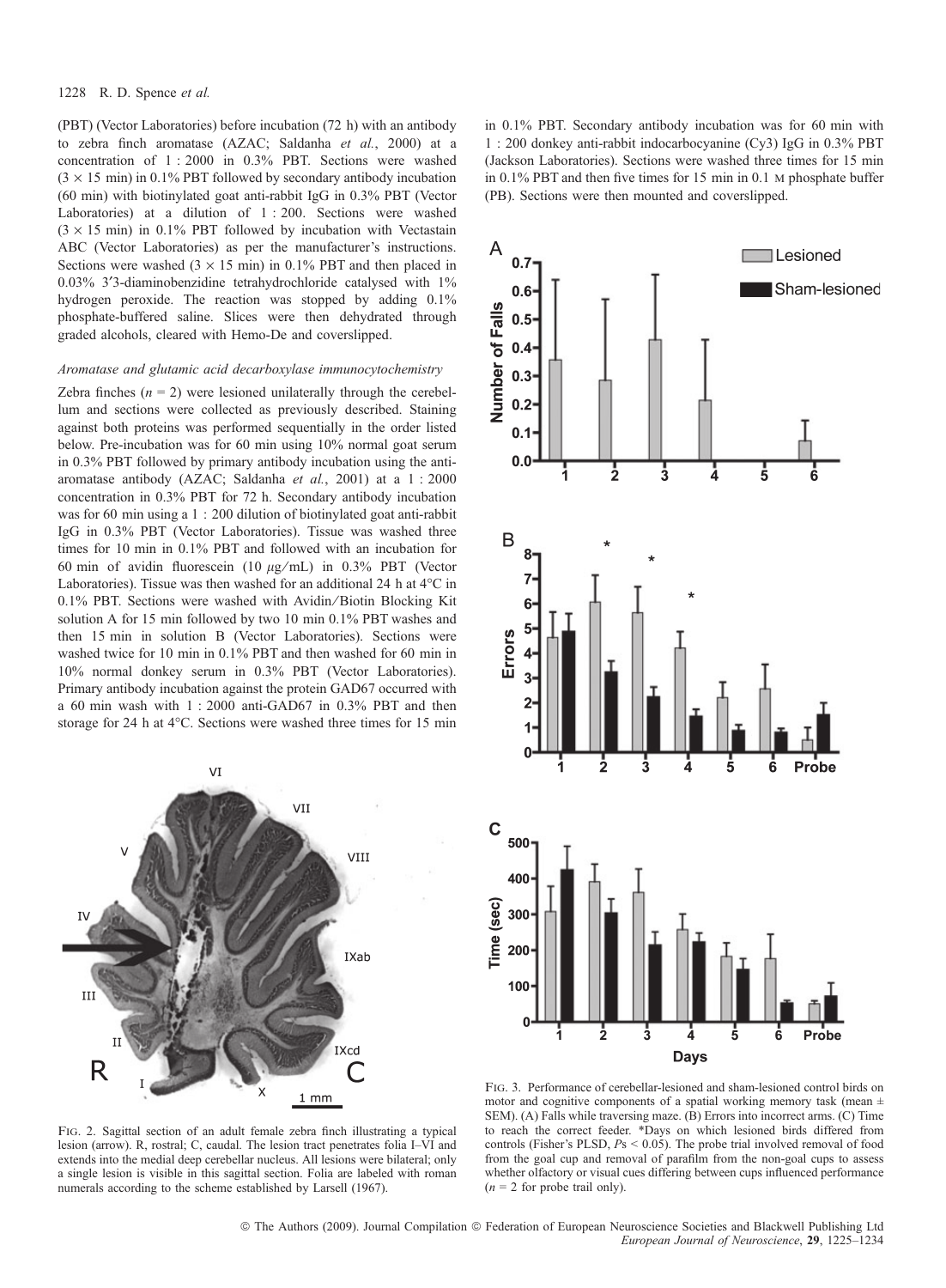

Fig. 4. Performance of cerebellar-lesioned birds treated with either Fadrozole alone or Fadrozole plus  $E_2$  on motor and cognitive components of a spatial working memory task (mean  $\pm$  SEM). (A) Falls while traversing maze. (B) Errors into incorrect arms. (C) Time to reach the correct feeder. \*Days on which Fadrozole birds differed from Fadrozole +  $E_2$ -treated birds (Fisher's PLSD,  $Ps < 0.05$ ). The probe trial involved removal of food from the goal cup and removal of parafilm from the non-goal cups to assess whether olfactory or visual cues differing between cups influenced performance ( $n = 2$  for probe trial only).

# Estrogen and recovery of function in cerebellum 1229

## Aromatase and vimentin immunocytochemistry

Zebra finches  $(n = 4)$  were lesioned unilaterally through the cerebellum as previously described. Staining against both proteins was performed sequentially in the order listed below. Aromatase staining was performed as described above. Sections were washed for 60 min in 10% normal horse serum in 0.3% PBT (Vector Laboratories). Primary antibody incubation occurred with a 60 min wash with 1 : 50 anti-vimentin (40E-C; University of Iowa Developmental Studies Hybridoma Bank) in  $0.3\%$  PBT and then storage for 24 h at  $4^{\circ}$ C. Sections were washed three times for 15 min in 0.1% PBT. Secondary antibody incubation was for 60 min with 1 : 200 biotinylated horse anti-mouse IgG in 0.3% PBT (Vector Laboratories). Sections were washed three times for 15 min in 0.1% PBT. Sections were incubated for 60 min in avidin Texas red (20  $\mu$ g/mL) (Vector Laboratories). Sections were washed five times for 15 min in 0.1 m PB. Sections were then mounted and coverslipped.

#### **Microscopy**

Single-labeled brain sections were viewed with the Axioskop 20 (Carl Zeiss) using objectives from  $10\times$  to  $40\times$  with bright-field or appropriate fluorescent filters. The aromatase and vimentin doublelabeled slides were viewed with a confocal microscope as follows. Confocal fluorescence images were taken using LEICA CONFOCAL Software on a Leica TCS-SP MP Confocal and Multiphoton Inverted Microscope (Heidelberg, Germany) equipped with argon laser (488 nm blue excitation) and 561 nm diode laser (green excitation) and a two-photon laser setup consisting of a Spectra-Physics Millenia X 532 nm green diode pump laser and a Tsunami Ti-Sapphire picosecond pulsed infrared laser tuned at 770 nm for UV excitation. Images were taken at either 3 or 1  $\mu$ m layers under 20 $\times$  or 40 $\times$ magnification.

# **Results**

# Lesion site confirmation

Figure 2 illustrates a typical lesion. The maximum lesion produced damage to the caudal area of folia I–VI and the minimal lesion damaged folia II–VI. All birds had damage to the medial deep cerebellar nucleus. Lesion volume was about 2.25 mm<sup>3</sup> for each hemisphere.

# Experiment 1

As expected, animals with bilateral lesions of the cerebellum performed more poorly than those with sham lesions on all three dependent measures, i.e. falls, errors and time to the correct feeder. We did not statistically compare the difference in the number of falls that occurred during the daily testing period (Fig. 3A) because only cerebellar-lesioned birds fell. Not all lesioned birds showed significant loss of balance, however, as only three of the seven lesioned birds were seen to fall during the testing.

Lesioned birds made more errors prior to finding the correct feeder compared with their sham-lesioned counterparts (Fig. 3B). Betweengroup repeated-measures anova identified significant effects of Treatment  $(F_{1,12} = 5.30, P = 0.04)$  and Day  $(F_{5,60} = 23.72,$  $P = 0.0001$ ) with a significant Day by Treatment interaction  $(F_{5,60} = 5.07, P = 0.0006)$ . Fisher's PLSD post-hoc tests indicated significant differences between groups on Days 2, 3 and 4. The largest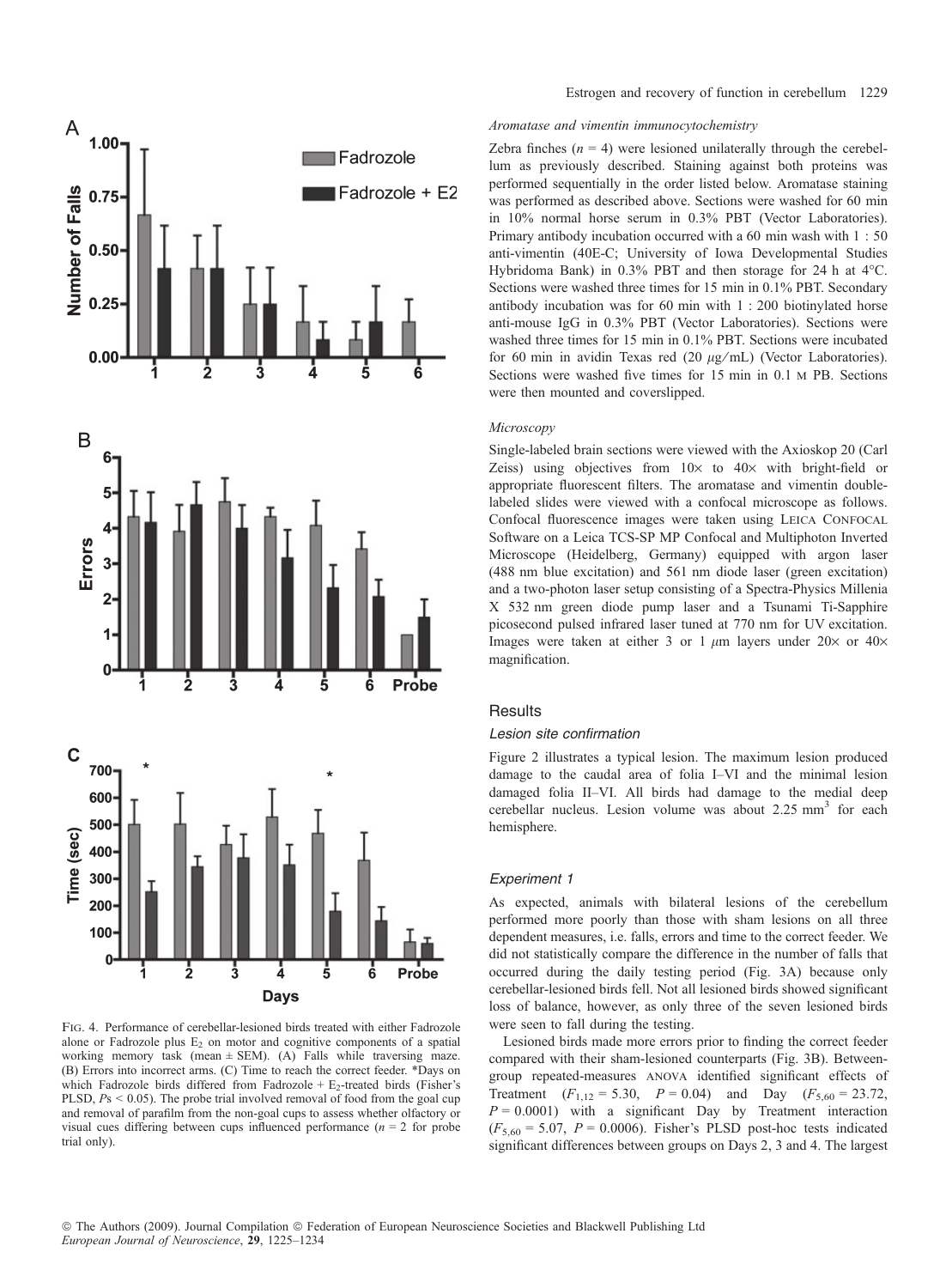Fig. 5. Coronal sections of the cerebellum of an adult female zebra finch showing aromatase immunoreactivity (brown staining) surrounding a cerebellar lesion. (A) Aromatase immunostaining extends laterally from the lesion in the white matter layer (WML) and granule cell layer (GCL) but in the molecular layer (ML) staining occurs only adjacent to the lesion site. (B) Both the GCL and WML show aromatase-positive cells. (C) Aromatase-positive cells in the ML appear to be Bergman glia based on morphology. The GCL stains black non-specifically with this 3<sup>7</sup>3-diaminobenzidine tetrahydrochloride treatment.

difference occurred on Day 4 when lesioned birds averaged 4.2 errors, whereas sham-lesioned birds averaged only 1.4 errors. Linear regression analysis showed that both groups had a linear reduction in the number of errors made over the 6 days of testing (lesioned group,  $F_{1,5} = 12.53$ ,  $P = 0.001$ ; sham-lesioned group,  $F_{1,5} = 52.58$ ,  $P = 0.001$ ). Paired *t*-tests comparing Days 1 and 6 confirmed that both groups had significantly fewer errors on the final day of testing than on the first day of testing (lesioned group,  $t_6 = 3.33$ ,  $P = 0.02$ ; shamlesioned group,  $t_6 = 5.54$ ,  $P = 0.02$ ; Fig. 3B).

There was no significant difference in time to reach the correct feeder between treatment groups ( $F_{1,12} = 1.49$ ,  $P = 0.246$ , Fig. 3C). However, there was a significant effect of Day  $(F_{5,60} = 11.60,$  $P = 0.0001$ ) and an interaction ( $F_{5,60} = 2.56$ ,  $P = 0.04$ ). Although both lesioned and sham-lesioned birds had a linear decrease in times across days as shown by linear regression analysis (lesioned birds,  $F_{1,5} = 8.46$ ,  $P = 0.006$ ; sham-lesioned birds,  $F_{1,5} = 49.54$ ,  $P = 0.0001$ ), sham-lesioned birds ( $t<sub>6</sub> = 5.74$ ,  $P = 0.01$ ) showed significant improvements in time between the first and last day of training, whereas lesioned birds did not ( $t_6 = 1.29$ ,  $P = 0.25$ ).

To determine whether the time that it took lesioned birds to reach the cup was influenced by impaired balance, we compared the time to reach the cup between birds that fell  $(n = 3)$  and birds that did not fall  $(n = 4)$   $(F<sub>15</sub> = 0.92, P = 0.81)$ . These results suggest that falls had little impact on the overall time to reach the feeder. In addition, these results suggest that time to the correct feeder may directly reflect cognitive abilities rather than both motor and cognitive abilities as originally thought. However, we cannot discount the possibility that some motor deficit, less obvious than falls, slowed lesioned birds' time to the correct feeder.

Although a small sample size precluded statistical analyses of the probe trial, the mean errors and time to reach the previously correct cup were similar between the last day of training (Day 6) and the probe trial for both groups, suggesting that olfactory or visual cues were not used to find the goal during training (Fig. 3B and C). The lesioned group appeared to improve slightly on the probe trial just as one might expect for an added day of testing. The sham-lesioned group increased errors and time slightly but, with only two randomly selected birds used, not much can be made of this result.

#### Experiment 2

As predicted, replacement of estrogen by implantation improved the performance of lesioned birds given the aromatase blocker Fadrozole. However, estrogen appeared to mainly improve cognitive function without increasing recovery of motor function.

Overall, lesioned birds treated with Fadrozole/ $E_2$  were faster to reach the correct feeder than birds treated with Fadrozole only  $(F_{1,10} = 13.29, P = 0.005, Fig. 4C)$ . The treatment groups differed specifically on Days 1 and 5 ( $Ps$  < 0.03, Fisher's PLSD post-hoc). There was no Day effect  $(F_{5,50} = 1.56, P = 0.189)$  or Treatment interaction effect ( $F_{5,50}$  = 0.58,  $P = 0.72$ ). However, linear regression analysis showed that there was a trend for improved performance by birds treated with Fadrozole/ $E_2$  ( $F_{1,5}$  = 3.66,  $P$  = 0.06), whereas birds treated with Fadrozole alone showed no linear improvement  $(F_{1,5} = 0.77, P = 0.39).$ 

All lesioned birds had some reduction in errors to find the correct feeder (Fig. 4B) across days ( $F_{5,50}$  = 2.96,  $P = 0.02$ ). There was no significant effect of Treatment  $(F_{1,10} = 1.54, P = 0.24)$  and no Treatment by Day interaction ( $F_{5,50} = 1.37$ ,  $P = 0.25$ ). However, linear regression analysis showed that the Fadrozole/ $E_2$  group had a significant linear improvement with an overall decrease in the number of errors per day  $(F_{1,5} = 11.859, P = 0.0015)$ , whereas the group with Fadrozole alone did not ( $F_{1,5} = 0.25$ ,  $P = 0.62$ ).

As was seen in experiment 1, bilateral lesions produced motor deficits in some birds indicated by their number of falls during the daily testing period (Fig. 4A). However, there was no difference in the number of falls between birds treated with Fadrozole only and those treated with Fadrozole/E<sub>2</sub> ( $F_{1,10} = 0.87$ ,  $P = 0.93$ ).

Similar to experiment 1, the mean errors and time to reach the previously correct cup were similar between the last day of training (Day 6) and the probe trial for both groups, suggesting that spatial cues rather than olfactory or visual cues emanating from the goal were used to find the goal during training.

#### Experiments 3–5: aromatase immunocytochemistry

Following injury to the folia, aromatase-positive cells were seen in the granule cell layer, white matter layer and molecular layer (Fig. 5). No aromatase-immunoreactive cells were seen in these layers in the absence of a lesion. A few Purkinje cells (as identified by doublelabeling for aromatase and GAD67; not shown) were stained for aromatase in folia with or without lesions. Interestingly, the upregulation of aromatase immunoreactivity is usually restricted to neural tissue adjacent to a lesion (Peterson et al., 2001, 2004) as was seen in the molecular layer (Fig. 5A). However, when any part of the granule cell layer or white matter layer was injured, aromatase-positive cells were seen spread laterally throughout the entirety of both layers (Fig. 5A).

As has been shown previously, the majority of cells in which aromatase was upregulated by injury had the morphology of astrocytes (Fig. 5B). The double-label immunocytochemistry for aromatase and vimentin supports our morphological assessment. Many cells stained positive for both aromatase and vimentin, an intermediate filament of immature and reactive astrocytes (Garcia-Segura et al., 1999b; Fig. 6A–C). A morphologically distinct cell type was seen to express aromatase near the injury in the molecular layer (Fig. 5C). Based on position and morphology, these elongated cells appear to be Bergmann glia. This was also suggested by double-label immunocytochemistry for aromatase and vimentin (Fig. 6D–F) because vimentin is an intermediate filament of radial glia.

#### **Discussion**

## Motor and cognitive function

Little is known about the role of the cerebellum in songbird behavior or the effects of steroids and injury on songbird cerebellar function. Consequently our research on the songbird cerebellum was guided by several objectives. Although it is well known that the cerebellum plays a prominent role in vertebrate motor control (Molinari et al., 2007), there is evidence implicating the cerebellum in cognitive performance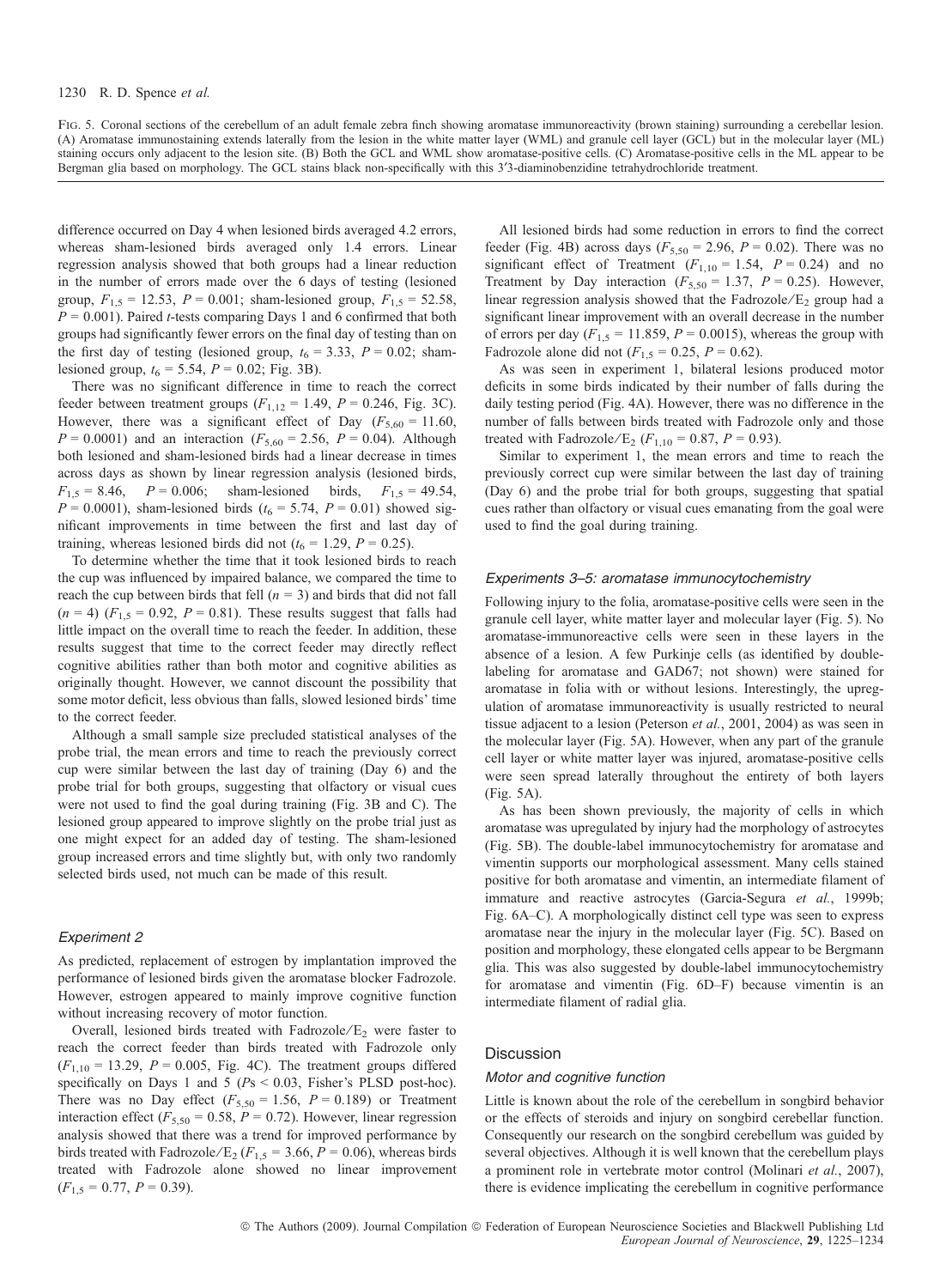



ª The Authors (2009). Journal Compilation ª Federation of European Neuroscience Societies and Blackwell Publishing Ltd European Journal of Neuroscience, 29, 1225–1234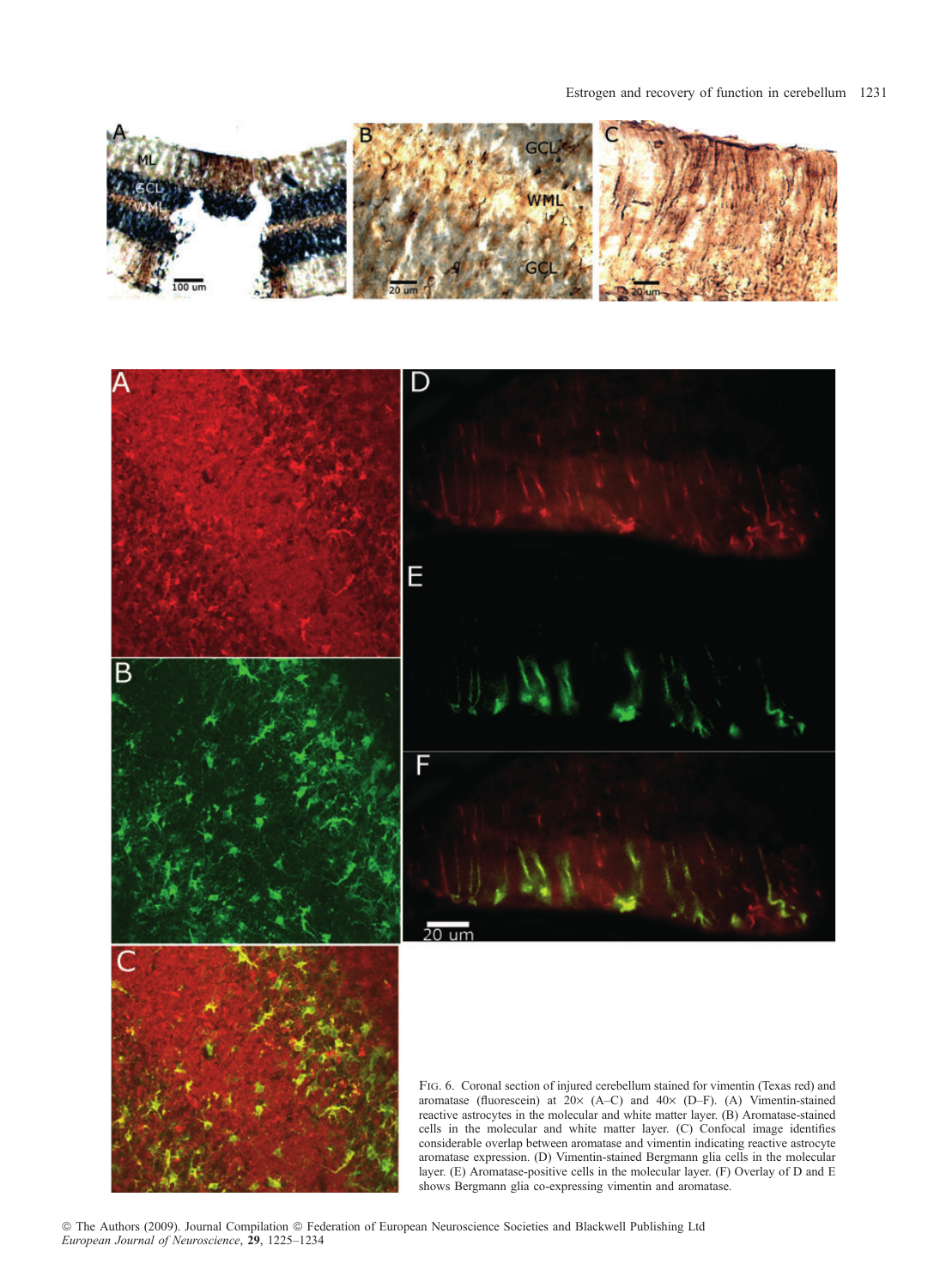(Gandhi et al., 2000; Rodriguez et al., 2005), in particular spatial memory (Willson et al., 2007).

Our results clearly show that destruction of several folia and portions of deep medial cerebellar nuclei had an impact on the motor and cognitive function of the zebra finch. Following cerebellar lesioning, some birds fell during behavioral testing. As expected, sham-lesioned birds never fell during these same trials. Clearly, the songbird cerebellum participates in normal movement in songbirds as previously found in other avian species (Necker & Neumann, 1997). Our experiments also provide evidence for a role of the cerebellum in cognition associated with a spatial working memory task. Cerebellarlesioned birds made more errors than sham-lesioned birds and did not show decreased time to locate the correct cup between the first and last day of testing, whereas sham-lesioned birds did. However, both groups showed a general linear decline in errors and time to reach the correct cup over days. The probe trial suggests that, in locating the goal, birds were not relying on local olfactory or visual cues from the seed-filled cup. Therefore, songbirds with cerebellar lesions can learn a spatial task using distal cues to guide the search but improve more slowly and less consistently than sham-lesioned birds. These results provide support for the conclusion that the avian cerebellum is involved in spatial working memory in addition to its role in motor function consistent with previous studies showing cerebellar involvement in spatial memory in goldfish and rats (Gandhi et al., 2000; Rodriguez et al., 2005).

We wondered whether differences between groups could be attributed to errors in spatial reference memory vs. working memory as there has been some debate about the role of the cerebellum in working memory (Caston et al., 1997; Nixon & Passingham, 1999; Mandolesi et al., 2001). We attempted to segregate these error types by independently analysing the number of initial errors (arms looked into prior to entering the correct arm) and repeat errors into these same incorrect arms during the same trial. When these effects are analysed independently, there are no significant treatment, day or interaction effects for either the repeated or non-repeated errors (data not shown). However, the combined errors (non-repeated and repeated) taken together do show a treatment effect as shown in results. These results suggest that birds used both reference and working memory to complete the task and that lesioned birds showed deficits in both. Alternatively, these measures may not accurately segregate these two types of learning in our task. We suspect that there is some validity to both of these interpretations. The behavior of zebra finches in our task suggests that repeat errors may not accurately reflect poor working memory. Rather they may be related to persistent efforts to gain access to seed cups. Birds frequently pecked at the parafilm covers on seed cups when they reached the end of an incorrect arm. Repeat errors could also reflect an inability to recognize the spatial cues indicating that the arm entered was a previously entered arm. In this case repeat errors would be spatial reference errors. Given these possible confounds and our behavioral observations during repeat entries, we did not attempt to analyse this variable in experiment 2 and do not discuss it further.

## Rate of recovery

The ability of the brain to undergo repair post-injury remains a widely researched topic. Our data clearly show that bilateral cerebellarlesioned birds are able to recover both cognitive and motor function. Of the birds that fell in the first few days after a lesion, there was no evidence for deficits in motor coordination or postural control at the end of behavioral testing at 8 days post-lesion. Although we do not yet know the basis for this recovery, motor deficits of balance and postural sway and their gradual recovery are classic responses to cerebellar

injury (Konczak et al., 2005; Schalow, 2006; Williams et al.,2006; Willson *et al.*, 2007) and we now have an avian model to explore the mechanisms involved.

Birds also appeared to recover from deficits in cognitive function created by a cerebellar lesion. Rather than showing no improvement over days, lesioned birds made fewer errors at the end of behavioral testing than at the beginning. It is difficult to be certain if improvements by lesioned birds in these cognitive aspects indicate recovery of cognition or merely demonstrate that deficits were not severe enough to prevent gradual learning over days. We plan future experiments to examine the recovery of cognitive function more specifically by using a task that requires learning novel elements daily. Comparisons of the two lesioned groups in experiment 2 suggest that estrogen aids in recovery of function and the aromatase immunocytochemistry suggests a cellular mechanism for recovery.

# Aromatase immunocytochemistry

Aromatase activity is upregulated in the zebra finch cerebellum after injury (this experiment and Peterson et al., 2007) and our present results show that this upregulation involves cerebellar glial cells adjacent to the injury site, similar to what is seen in other avian brain regions (Peterson et al., 2001, 2004). Given the possible neuroprotective effects of estrogen, we assume that the upregulation of aromatase provides estrogens that may participate in cerebellar repair (Azcoitia et al., 2001, 2003; Sierra et al., 2003; Lavaque et al., 2006), possibly associated with the recovery of behavioral function that we have observed.

Of particular interest is the upregulation of aromatase in Bergman glia. During mammalian development Bergmann glia provide a tract along which Purkinje neurons and granule cells migrate (Kawamura et al., 1988). In adults, they can continue to guide new neurons. Granule and Purkinje neurons grafted into the cerebellum in adults migrate along Bergman glia into their appropriate positions (Kawamura et al., 1988). It is thought that Bergmann glia express estrogen receptor  $\alpha$  and neurotrophin receptor to influence adult cell migration (Kawamura et al., 1988). Because they express aromatase along the full length of their fibers near the site of injury, estrogens produced by these cells may assist with neural survival, differentiation or migration. Aromatase is also expressed in a subset of Purkinje cells but unrelated to the lesion.  $E_2$  may normally act on estrogen receptor  $\beta$  on Purkinje neurons to play a role in motor learning (Andreescu et al., 2007). It is unknown why only some Purkinje cells express aromatase.

# Fadrozole and Fadrozole/ $E_2$

Estradiol has a wide range of effects on neuroplasticity and can enhance recovery of function (Wise, 2002, 2003). Interestingly, we saw improvements in cognitive recovery without improvements in motor recovery in the Fadrozole/ $E<sub>2</sub>$  group compared with the Fadrozole-treated group.

Cerebellar-lesioned birds with excess estrogen showed just as little recovery of loss of balance across days as birds with depleted estrogen. However, birds treated with estrogen showed improved cognitive recovery. Although errors did not differ between groups, linear regression analysis showed that  $E_2$ -treated birds reduced the number of errors over the 6 days of testing, whereas the Fadrozolealone group did not. This suggests some improved recovery of this cognitive element in the  $E_2$ -treated birds compared with the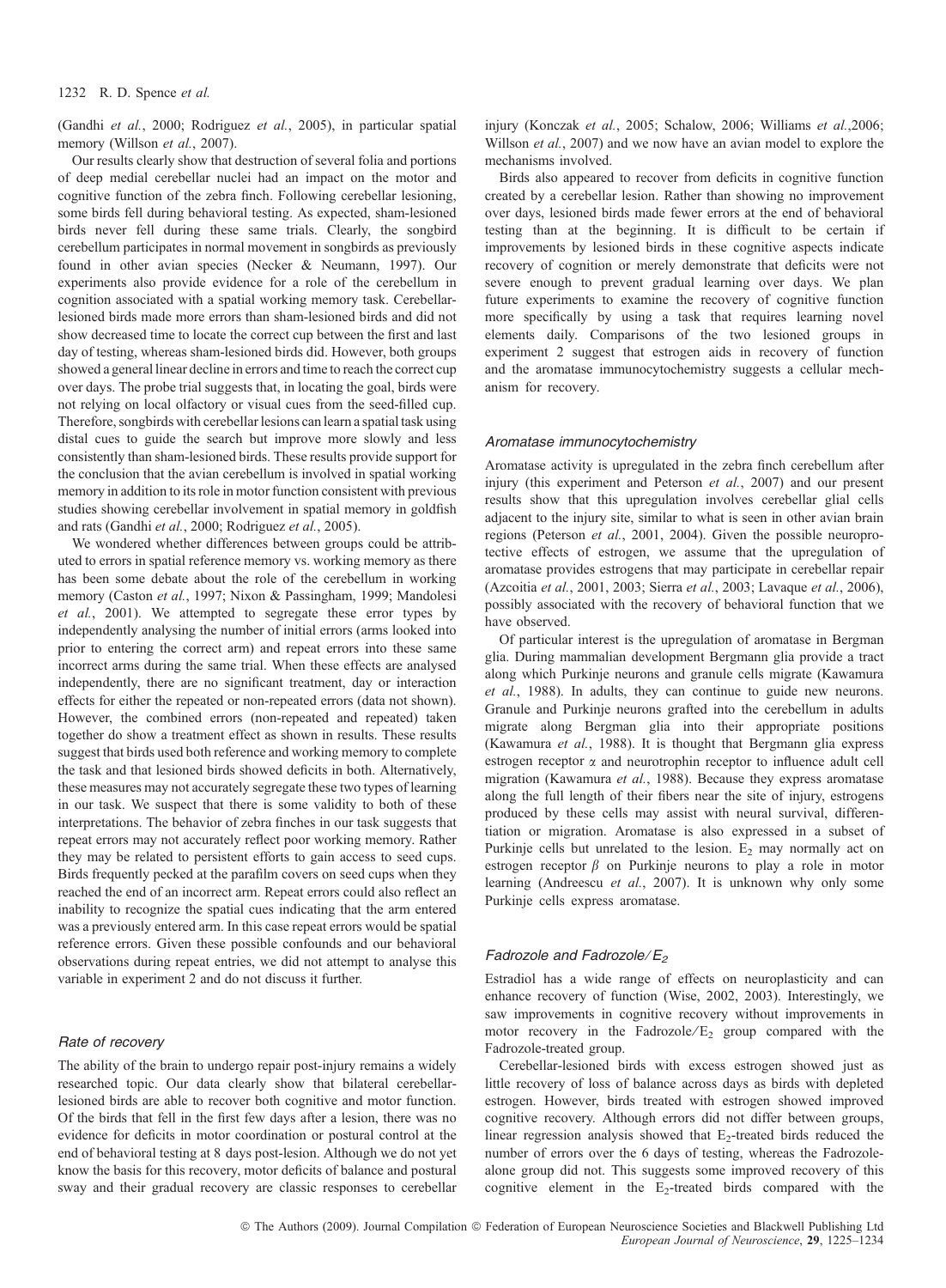estrogen-depleted group. In addition, estrogen-treated birds found the correct feeder more quickly than estrogen-depleted birds. Given that the number of falls was similar between groups and that birds that fall generally take no less time to reach the feeder than birds that do not fall (shown in experiment 1), the decrease in time to locate the correct feeder across days probably reflects improved recovery of cognitive capabilities in the estrogen group compared with the estrogen-depleted group after injury. Time to reach the correct cup was superior in the  $E_2$ -treated group even on the first trial. Many factors could contribute to this result. These trials span several minutes. On the first trial birds have to learn that, unlike pre-training, only one cup is now accessible and start to acquire spatial knowledge of the goal location. Birds that are faster learners may decrease latency on this first trial by reducing the time spent trying to gain access to covered cups and moving on to a new cup as well as by reducing re-entries into incorrect arms. The number of errors can contribute to overall time. Although errors did not differ significantly between groups, even the slight numerical decrease in errors observed in the estrogen-treated group on Day 1 could have saved them time (Fig. 4B). It is also possible that the numerically higher number of falls in the estrogen-depleted group compared with the estrogen-treated group may have slowed the estrogentreated group's time to reach the cup on Day 1. It is important to remember that falls did not generally contribute to the time to reach the cup, did not differ between groups and did not show a pattern suggesting improved motor recovery in the estrogen-treated group. However, we cannot rule out a slight influence of falls on differences between groups in time to reach the correct cup on Day 1 only.

Regardless of the specific behaviors that contribute to Day 1 differences, it should not be surprising to see such behavioral differences in these two groups on the first day of testing, as was seen with time to reach the correct cup. The estrogen-treated birds had estrogen treatment for 2 days prior to starting behavioral testing. Thus, differences between groups at the onset of testing, whether purely cognitive or cognitive and some motor, could be due to the neuroprotective and neurogenerative effects of estrogen on the cognitive aspects of cerebellar function.

It is unclear why  $E_2$  would improve cognitive recovery of function but not motor recovery of function over days. One possibility is that the improvements seen in motor function across days involve different neural pathways than those used for improvements in cognitive function. We suspect that improvements in gross motor function, which are typical following cerebellar lesions in animals (Konczak et al., 2005; Schalow, 2006; Williams et al.,2006; Willson et al., 2007), may occur via the taking over of functions by pathways outside the lesioned area, whereas cognitive improvements may require repair at the lesion site via estrogen-dependent pathways. Many more experiments will be required to support this view, suggested by the cognitive recovery accompanied by persistent motor deficits in the Fadrozole/ $E<sub>2</sub>$  group compared with the Fadrozole-alone group.

In particular, we need to perform experiments that would show that inhibition of aromatase directly affects cells in the cerebellum. Given that we did not include a group in experiment 2 that had no Fadrozole, we cannot say for certain how Fadrozole affected the performance of lesioned birds compared with lesion alone. A comparison of experiments 1 (Fig. 3) and 2 (Fig. 4) suggests that Fadrozole impairs performance on time to reach the correct feeder and may reduce the extent of improvement in errors over trials. We have recently completed experiments using a different spatial maze that directly compared cerebellar-lesioned birds given another aromatase inhibitor, Letrozole, with cerebellar-lesioned birds not treated with Letrozole.

These results support the view that aromatase inhibitors increase cognitive impairments in cerebellar-lesioned birds (L.B. Day, J. Hamer and G. Stinson, unpublished results). The experiments presented in this study, the first to show that  $E_2$  might improve cognitive deficits after cerebellar lesions in birds, are necessarily only a first step in determining how estrogen influences recovery of function after cerebellar lesion in birds.

# Conclusion

Our data offer insights into the role of the cerebellum in motor and cognitive performance in a songbird. There is no doubt that lesions of the cerebellum produce profound motor deficits and it appears that the same lesions induce deficits in performance on a spatial memory task. There is also clear evidence that exogenous estrogens improve recovery of cognitive elements of this task. It is likely that some estrogens are produced naturally within the cerebellum following neural injury and these estrogens may also assist with the repair and recovery. Overall, more work is needed to understand what role the cerebellum plays in cognition. Although the size and shape of the cerebellum differs greatly among vertebrates, the circuitry is highly conserved between birds and mammals (Paula-Barbosa & Sobrinho-Simões, 1976; Tohyama, 1976; Paula-Barbosa et al., 1980; Smith et al., 1993). Therefore, the songbird may be an excellent model to explore a role for the cerebellum in cognition and a role for estrogens in recovery of cerebellar function.

# Acknowledgements

Thanks to Niranjala Tillakaratne for supplying antibodies to GAD67. Supported by MH061994 and funds from the University of Mississippi Biology Department and Office of Sponsored Research Projects.

# Abbreviations

E2, estradiol; GAD, glutamic acid decarboxylase; PB, phosphate buffer; PBT, Triton X-100 in phosphate buffer.

#### References

- Adkins-Regan, E., Abdelnabi, M., Mobarak, M. & Ottinger, M.A. (1990) Sex steroid levels in developing and adult male and female zebra finches (Poephila guttata). Gen. Comp. Endocrinol., 78, 93–109.
- Andreescu, C.E., Milojkovic, B.A., Haasdijk, E.D., Kramer, P., De Jong, F.H., Krust, A., De Zeeuw, C.I. & De Jeu, M.T. (2007) Estradiol improves cerebellar memory formation by activating estrogen receptor. J. Neurosci., 27, 10832–10839.
- Azcoitia, I., Sierra, A., Veiga, S., Honda, S., Harada, N. & Garcia-Segura, L.M. (2001) Brain aromatase is neuroprotective. J. Neurobiol., 47, 318–329.
- Azcoitia, I., Sierra, A., Veiga, S. & Garcia-Segura, L.M. (2003) Aromatase expression by reactive astroglia is neuroprotective. Steroid Nerv. Syst., 1007, 298–305.
- Baulieu, E.E. & Robel, P. (1990) Neurosteroids a new brain-function. J. Steroid Biochem. Mol. Biol., 37, 395–403.
- Bernard, D.J., Bentley, G.E., Balthazart, J., Turek, F.W. & Ball, G.F. (1999) Androgen receptor, estrogen receptor alpha, and estrogen receptor beta show distinct patterns of expression in forebrain song control nuclei of European starlings. Endocrinology, 140, 4633-4643.
- Caston, J., Vasseur, F., Delhaye-Bouchaud, N. & Mariani, J. (1997) Delayed spontaneous alternation in intact and cerebellectomized control and lurcher mutant mice: differential role of cerebellar cortex and deep cerebellar nuclei. Behav. Neurosci., 11, 214–218.
- Clayton, N.S. & Dickinson, A. (1998) Episodic-like memory during cache recovery by scrub jays. Nature, 6699, 272–274.
- Gandhi, C.C., Kelly, R.M., Wiley, R.G. & Walsh, T.J. (2000) Impaired acquisition of a Morris water maze task following selective destruction of